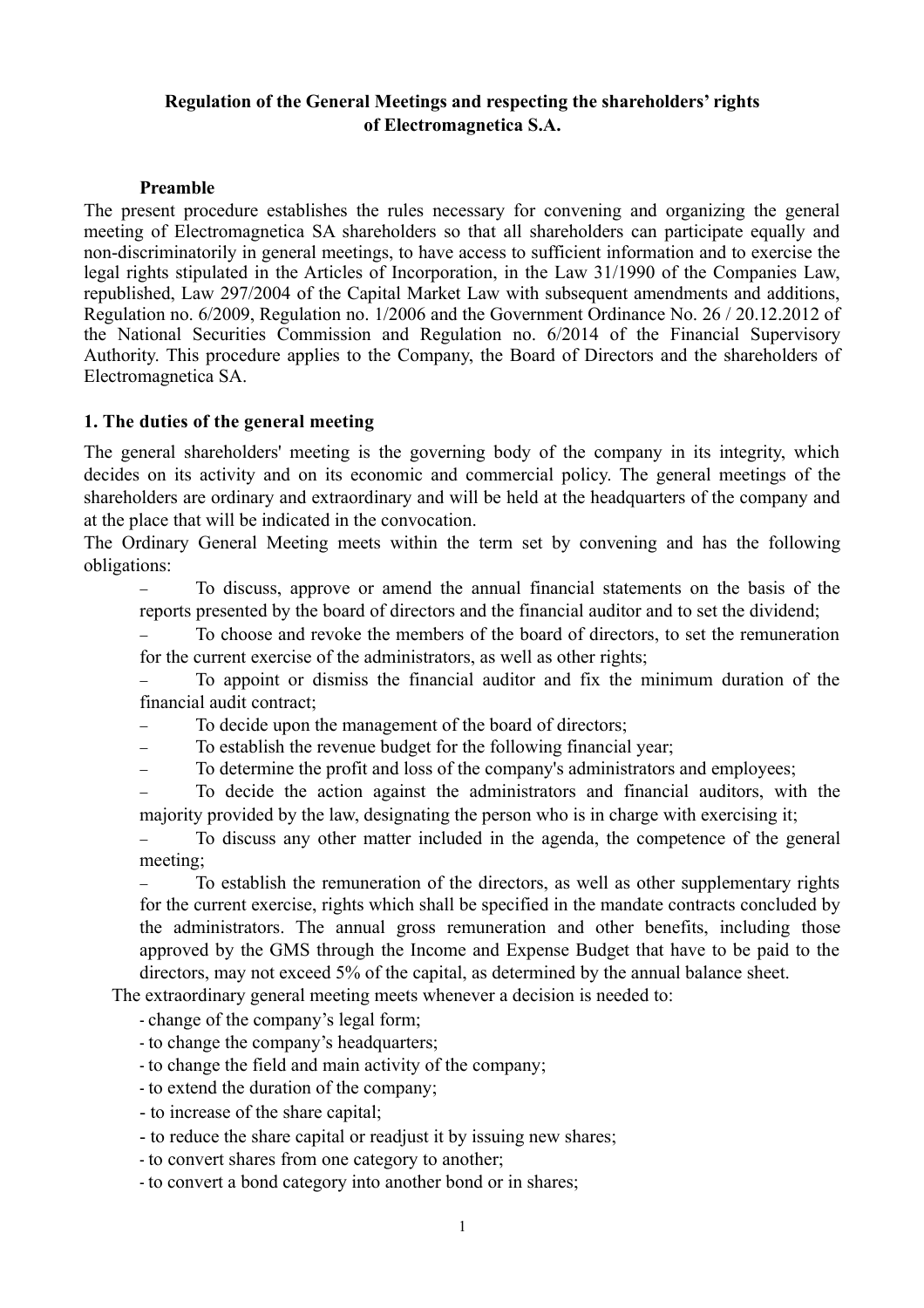- to issue bonds;
- to establish the early dissolution of the company;

- any other modification of the Articles of Incorporation or any other decision for which it is requested the approval of the extraordinary general meeting of shareholders.

## **2. The persons who have the capacity to convene / request the convocation of the GMS**

The General Meeting of the Shareholders is convened by the Board of Directors whenever it is necessary, or at the request of shareholders representing 5% of the share capital. The person who requested the convocation must be approved by the Board of Directors and signed by the legal representative of the company. The GMS convocation requests made by the shareholders must meet the following conditions:

- to be accompanied by the copies of the documents proving: the shareholder's certificate, the ID of the shareholders and the representative, as the case may be;
- be accompanied by a justification and / or decision draft in order to be adopted;
- to be forwarded and registered at the headquarters of Electromagnetica SA in Bucharest, 266- 268 Rahovei Street, sector 5, by any courier type with recorded delivery post, or by e-mail with incorporated extended electronic signature according to the Law no. 455/2001 regarding the electronic signature, to the e-mail address juridic@electromagnetica.ro.

## **3. The documents proving the identity of the shareholder and the representative are**:

- in the case of individual shareholders, copies of shareholders' identification documents. Identity documents submitted by the shareholders must allow their identification in the registry of Electromagnetica shareholders held by Depositary Central SA;
- in the case of legal persons shareholders, the copies of the identity card of the legal representative (identity card for Romanian citizens, passport for foreign citizens), together with the confirmation of company details, in original or copy according to the original issued by the Trade Register or any other Document, in original or a certified true copy, issued by a competent authority in the state in which the shareholder is legally registered, attesting the existence of the legal person and the name / capacity of the legal representative, issued maximum 3 months prior to date of the request for the convocation of the General Meeting of the Shareholders, allowing them to be identified in the Electromagnetica SA shareholders registry kept by the Depozitarul Central SA.

Except for identity papers, the documents drawn up in a foreign language other than English will be accompanied by a translation, made by an authorized translator, in Romanian or in English. Electromagnetica will not request the legalization or apostille of documents in order to certify the legal representative of the shareholder.

### **4. Documents certifying the shareholder**

In order to certify and prove the ownership of a person asking questions or making proposals for completing the agenda, the Company will require the person to submit certifying documents his or her identity as well as the account statement issued by the Depozitarul Central or by the participants providing custody services (as defined by Article 168 (1) (b) of Law 297/2004) resulting in the ownership of the shares and the number of shares held.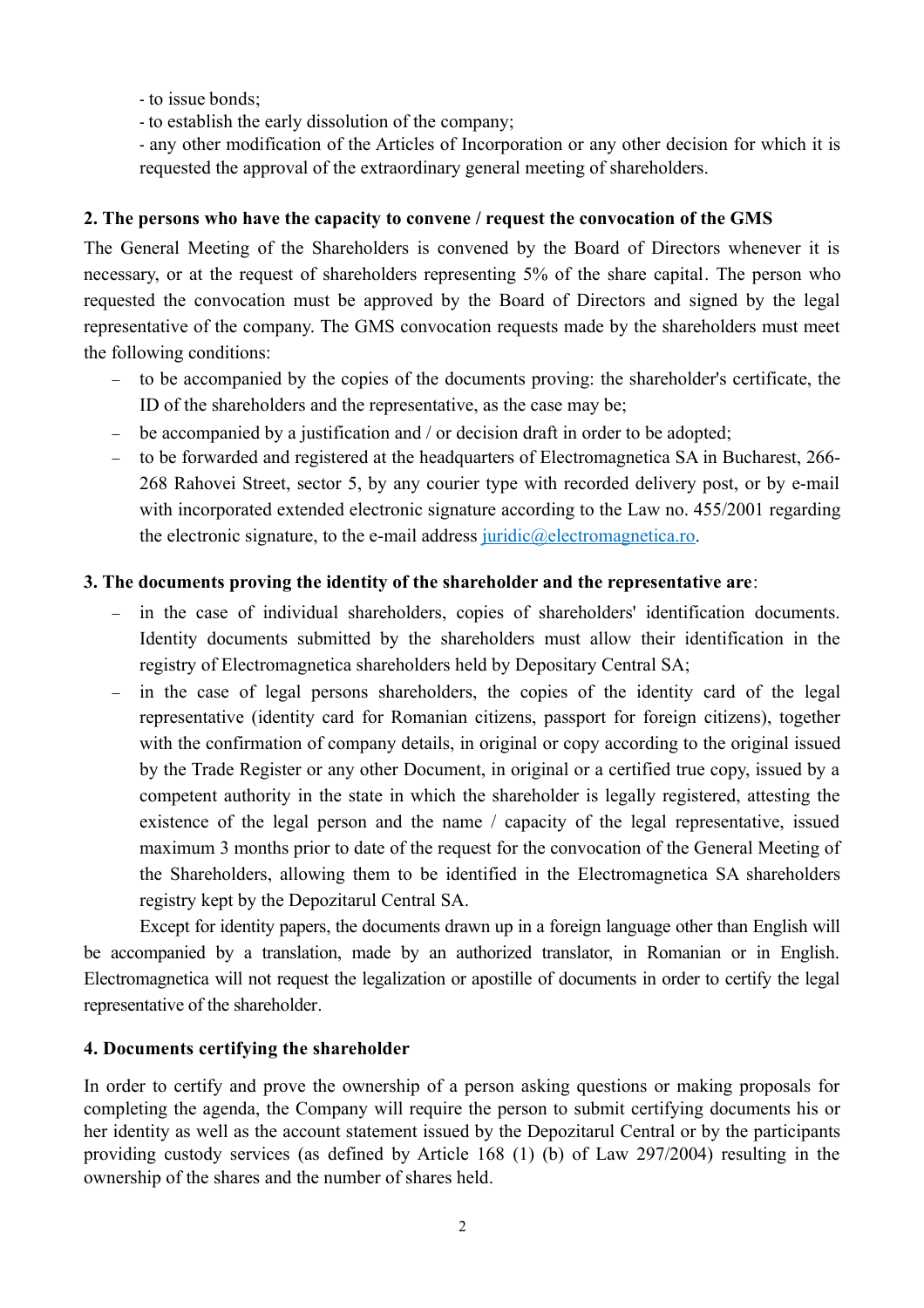## **5. GMS convocation**

The GMS convocation must be approved by the Board of Directors and signed by the president of the Board of Directors. The GMS convocation shall include at least the following information:

- a. The Company's name;
- b. Date and venue of the general meeting;

c. The start time of the general meeting;

d. The proposed agenda. When the agenda includes proposals for amendment of the Articles of Incorporation, the convocation will have to include the full text of the proposals. If the agenda includes the appointment of the administrators, the convocation shall mention that the list containing information regarding the name, the place of residence and the professional qualification of the persons proposed for the position of administrator is at the disposal of the shareholders, can be consulted and completed by them;

e. A clear and precise description of the procedures to be followed by the shareholders in order to be able to participate and vote in the meeting; to be also mentioned the shareholders' rights and deadline by which it can be exercised;

f. The exact stipulation of the fact that the right to vote will be made directly, by a representative or by correspondence, by also mentioning the voting procedure by representation and by correspondence;

g. How to distribute the voting paper by mail and the special power of attorney form for representation in the GMS as well as the date on which they are available;

h. The date until which the shareholder can send his vote by mail and the exact address where the votes are sent by mail;

i.The date and place where the special power of attorney is to be forwarded / received;

j.The way of appointing the representatives by electronic means;

- k. The reference date as well as mentioning that only the persons who are shareholders on this date have the right to participate and to vote at the meeting;
- l. The deadline until the candidates' proposals for the positions of administrators can be made, if the election of the administrators is included on the agenda;
- m. The place where they can get the full text of the documents and draft decisions;
- n. Other information on matters included on the agenda of the meeting and the date on which they will be available, as well as the procedure that has to be followed;
- 0. The website where information about the meeting is available;
- o. The proposal on the date of registration, which shall be of at least 10 business days after the GMS.

### **6. Notification on the convocation of the GMS**

The company's shareholders are reasonably and effectively informed about the GMS through the following:

- (i) Releasing the convocation in the Official Gazette of Romania, Part IV;
- (ii) Releasing the convocation in one of the widely-spread newspapers in the city where the Company's headquarters is located;
- (iii) Posting of the convocation on the Company's website, www.electromagnetica.ro ;

(iv) Sending the convocation to the Financial Supervisory Authority and to the market operator with in order for the BSE to inform the public, meaning on the website www.bvb.ro.

The term of the General Meeting of Shareholders shall not be less than 30 days from the release of the convocation in the Official Gazette of Romania, Part IV. In the notice of the first general meeting,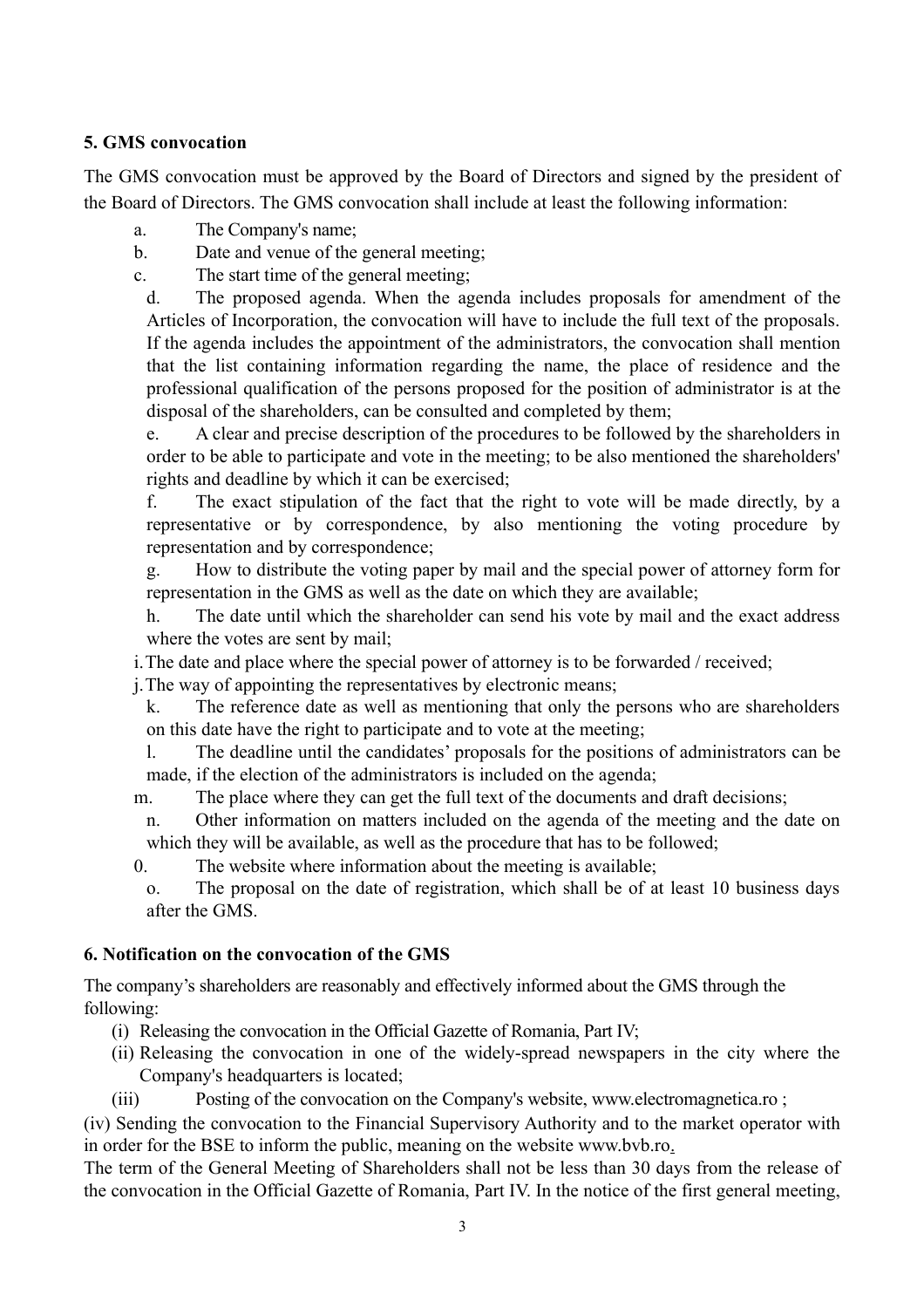it will be possible to fix the date and the hour of the second meeting, in case the first one cannot be held.

For the entire period starting at least 30 days before the date of the General Meeting of the Shareholders and up to the date of the meeting, the shareholders have available on the Company's website, www.electromagnetica.ro, the following information:

- (i) the convocation of the assembly;
- (ii) the total number of shares and voting rights at the date of the convocation;
- (iii) the documents to be submitted to the meeting;
- (iv)a draft decision or, if no decision is proposed, a comment of the Board of Directors of the Company for each item on the agenda of the meeting. Also, the resolution proposals submitted by the shareholders will be added to the Company's website as soon as possible after their receipt by the Company; Several resolutions, even if they are of the same type, will not be grouped into one decision so that shareholders will not have to approve or reject them all at the same time;
- (v) the special power of attorney to be used for voting by representation, as well as forms to be used for voting by mail, in Romanian and translated into English. If the special power of attorney and voting forms cannot be uploaded on the website because of technical issues, the Company will write on the website the way they can be get them on a hard copy. In this case, the Company will send the forms free of charge through postal services to each of the shareholders submitting a request to do so. The shareholder can fill in the special power of attorney form and the voting form by mail either in Romanian or in English.

#### **7. The rights that may be exercised by shareholders in the period between the date of convocation and the date of the General Meeting of Shareholders.**

The Company guarantees the shareholders the right to exercise the rights provided by law as follows:

- (i) The right to request in writing the introduction of new items on the agenda. This right can be exercised by one or more shareholders representing, individually or collectively, at least 5% of the share capital, provided that each item is accompanied by a justification or a draft resolution proposed for adoption by the general meeting. The requests for new items on the agenda shall be submitted to the Board of Directors no later than 15 days after the release of the GMS convocation in the Official Gazette, which will check the compliance of the applications and draw up a new convocation with the revised agenda;
- (ii) The right to submit draft decisions for the items included or proposed to be included on the agenda of the General Meeting of Shareholders;
- **(0)** The right to ask questions about the items on the Agenda of the General Meeting of Shareholders. The company undertakes to answer to the relevant questions of the shareholders, unless the responses are likely to harm the company, shareholders or employees. Questions will be submitted or sent to the Company's headquarters in attention to the Legal Office so that they can be registered with the Company's registry at least 2 calendar days before the date of the meeting in a sealed envelope with the written statement in clear and capital letters " **FOR THE ORDINARY AND / OR EXTRAORDINARY GENERAL MEETING OF SHAREHOLDERS OF\_\_\_\_\_\_"**.

The answers will be published on the Company's webpage at the question / answer page or will be informed at the general meeting. If questions with the same content are addressed, the Company will provide a general answer.

(iv)The right to ask questions to the Board of Directors in writing about the Company's activity prior to the date of the General Meeting of Shareholders. The answers to questions about the Company's activity will be provided either by uploading them on the Company's website or at the General Meeting of Shareholders;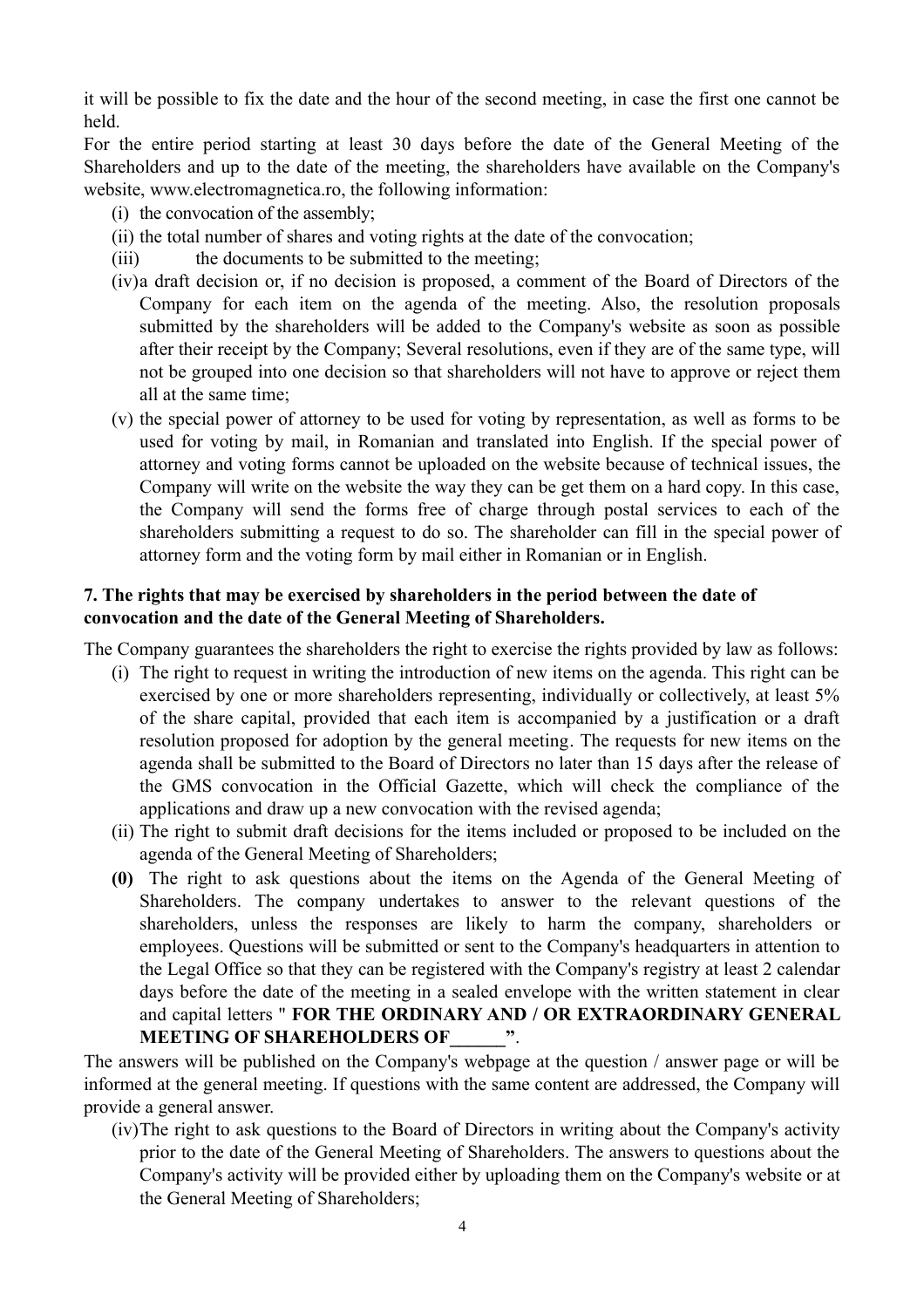- (v) Each shareholder registered at the reference date has the right to designate, by special power of attorney, any other natural or legal person, under the procedure described in the Chapter The vote through representatives.
- (vi)The right to revoke the elected representatives to vote on the basis of special power of attorney at the General Meeting of Shareholders;
- (vii) The shareholders registered on the reference date in the shareholders' registry have the possibility to vote by mail under the procedure described in The vote by mail.
- (viii) The shareholders have the right to modify their comments by voting by mail, within the deadline for submission at the Company's headquarters.
- (ix)If the General Meeting of Shareholders' agenda includes the election of administrators, the Company's shareholders may make proposals in writing for the election of administrators with at least ten days before the date of the General Meeting of Shareholders. Applying the cumulative vote is subject to voting in the General Meeting of Shareholders only if the request is made by shareholders who, individually or together, hold between 5% and 10%. In the case of a request from one or more shareholders holding together more than 10% of the capital, the application of cumulative voting is mandatory.
- (x) The shareholders have the right to request and to be issued copies of the annual financial statements / financial auditor's report, the annual report of the Board of Directors, and the proposal for the distribution of the dividends.

# **8. Voting rights**

Each share subscribed and paid by shareholders entitles them to a vote in the General Meeting of Shareholders, the right to elect and to be elected in the management bodies, the right to participate in the distribution of profits, as well as other rights provided in the company's Articles of Incorporation. The exceptions are the voting rights which are suspended or registered with the Depozitarul Central as such. Electromagnetica will publish on the company's website the total number of shares and the total number of voting rights at the reference date. The Company understands to ensure the right to equal treatment for all shareholders who are in the same position regarding the attendance and exercise of voting rights within the General Meeting of Shareholders. The shareholders have, among other things, the right to attend to the general meetings of the shareholders and to have access to sufficient information on matters subject to the general assembly debate.

### **9. Methods of exercising the vote**

# **9.1. The direct, personal, vote at the GMS**

The direct vote in the GMS is exercised by open vote and / or voting papers by the shareholders or their representatives in the case of a secret vote. The vote is conditioned by the proof of the identity of the shareholders and of the representatives.

### **9.2. The vote by representative**

Each shareholder registered at the reference date has the right to designate, by special power of attorney, any other natural or legal person, except the administrators, as a representative, to participate and vote on behalf of them at the GMS. The Representative has the same rights to vote, to speak and to ask questions in the General Meeting of Shareholders that the shareholder he represents should have. In order to be designated as a representative, that person must be entitled to do that. The special power of attorney will be drafted in three original copies (one for the Company, one for the shareholder and one for the representative), by filling in the form published on the Company's website. If the agenda changes, the Company is required to update the special power of attorney form.

The minimum content of the special power of attorney form is as follows: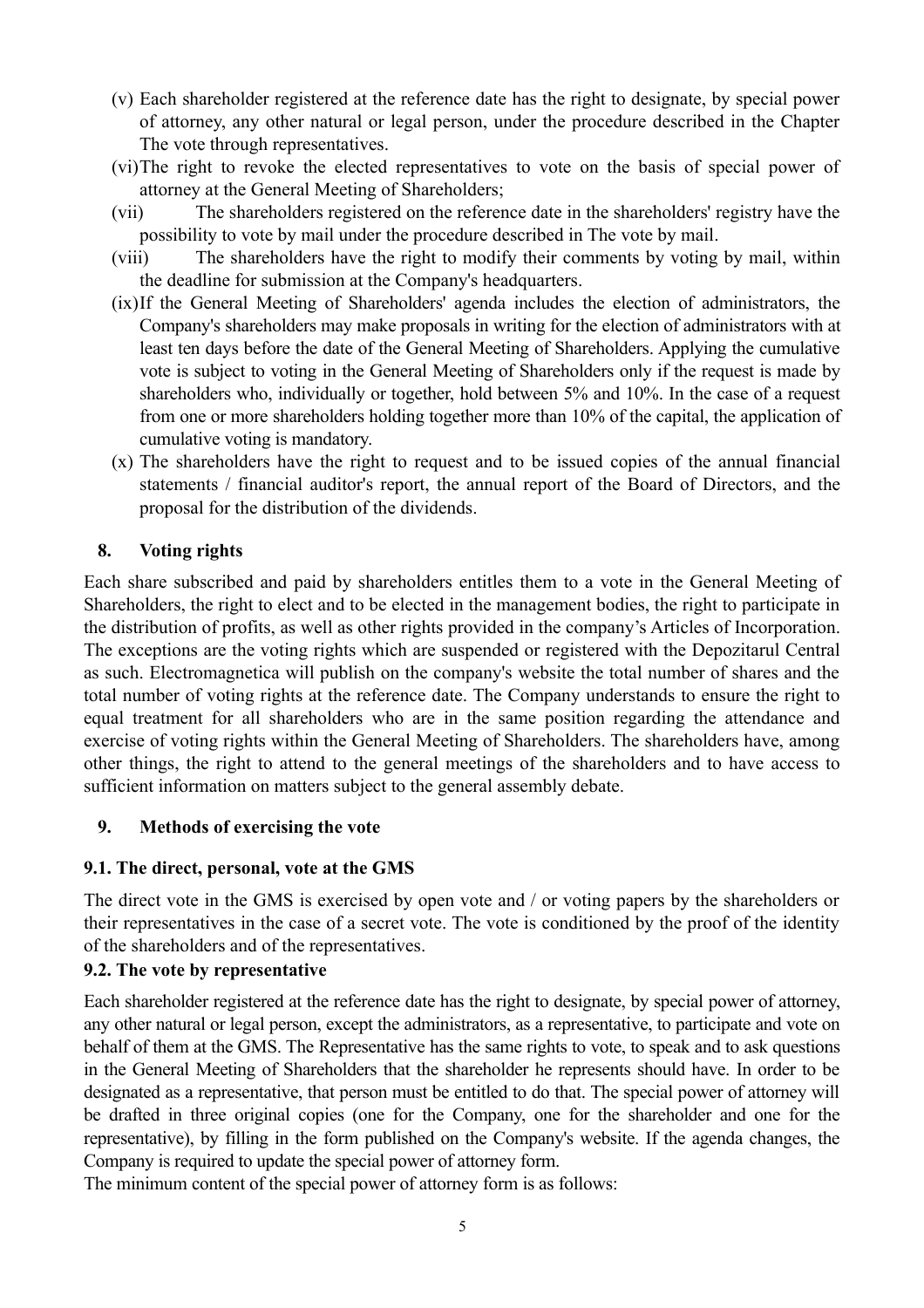- The identification data of the Electromagnetica SA shareholder and the indication of the holding them, in relation to the total number of shares and the number of voting rights, related to the total number of voting rights.

- the representative's identification data
- the date, time and place of the GMS meeting for which the power of attorney was given
- the issuing date of the special power of attorney. The proceedings issued at a later date will revoke the previous ones
- the specification of each item on the agenda and the option of "for", "against" or "abstaining" shareholders.
- the name and signature of shareholder.

The special power of attorney is only valid at the GMS for which it was requested. The representative has the obligation to vote in accordance with the instructions given by the shareholder who appointed him, under the sanction of cancelling the vote. The person who represents more shareholders on the basis of special power of attorney will vote by aggregating the number of votes for, against or abstaining, without compensating them.

The special power of attorney filled in by the shareholder either in Romanian or in English and signed on each page will be submitted in an original copy at the Company's headquarters, sent by courier, by post with recorded delivery post or sent with extended electronic signature at the email address specified in the notice, with at least 48 hours prior to the meeting, under the penalty of losing the voting right in that meeting. The special protocols, accompanied by the identification documents of the shareholder and those certifying the capacity of the signatory, as the case may be, shall be enclosed in a sealed envelope with the following mention on the envelope: **"SPECIAL POWER OF ATTORNEY FOR ORDINARY AND / OR EXTRAORDINARY GENERAL ASSEMBLY OF SHAREHOLDERS OF / \_\_\_\_\_ "**.

For the shareholders who benefit from custody services, the special power of attorney for participation and voting within a GMS, the date of the shareholder to a credit institution providing the custody services must be signed by that shareholder and be accompanied by a statement on his / her own responsibility given by the credit institution from which he received representation through the special power of attorney, from which:

a. The credit institution provides custody services for that shareholder;

b. The instructions under the special power of attorney are the same as those in the SWIFT message received by the credit institution to vote on that shareholder's behalf;

0. The special power of attorney is signed by the shareholder.

The special power of attorney and the credit institution statement must be forwarded to the Company in original, signed and, if necessary, stamped. The papers will be kept by the Company, by mentioning them in the minutes.

The appointment of the representatives elected by the shareholders to represent them in the General Meeting of the Shareholders may be sent to the Company only in writing. The shareholders may also appoint their representative by electronic means, in which case the power of attorney will be sent with an extended electronic signature to the email address specified in the convocation.

A special power of attorney may not be considered in the following situations:

- Has not been submitted in due time

- Does not contain the name in clear and signature of the shareholder
- Does not contain the identification data of the shareholder

- It is not accompanied by the identification documents of the shareholder and the documents proving the signature of the signatory

- Does not contain the name of the person with the power of attorney

- The power of attorney is incompatible (members of the board of directors or employees) The faulty power of attorney such as contradictory or conditioned options, illegible writing etc., will be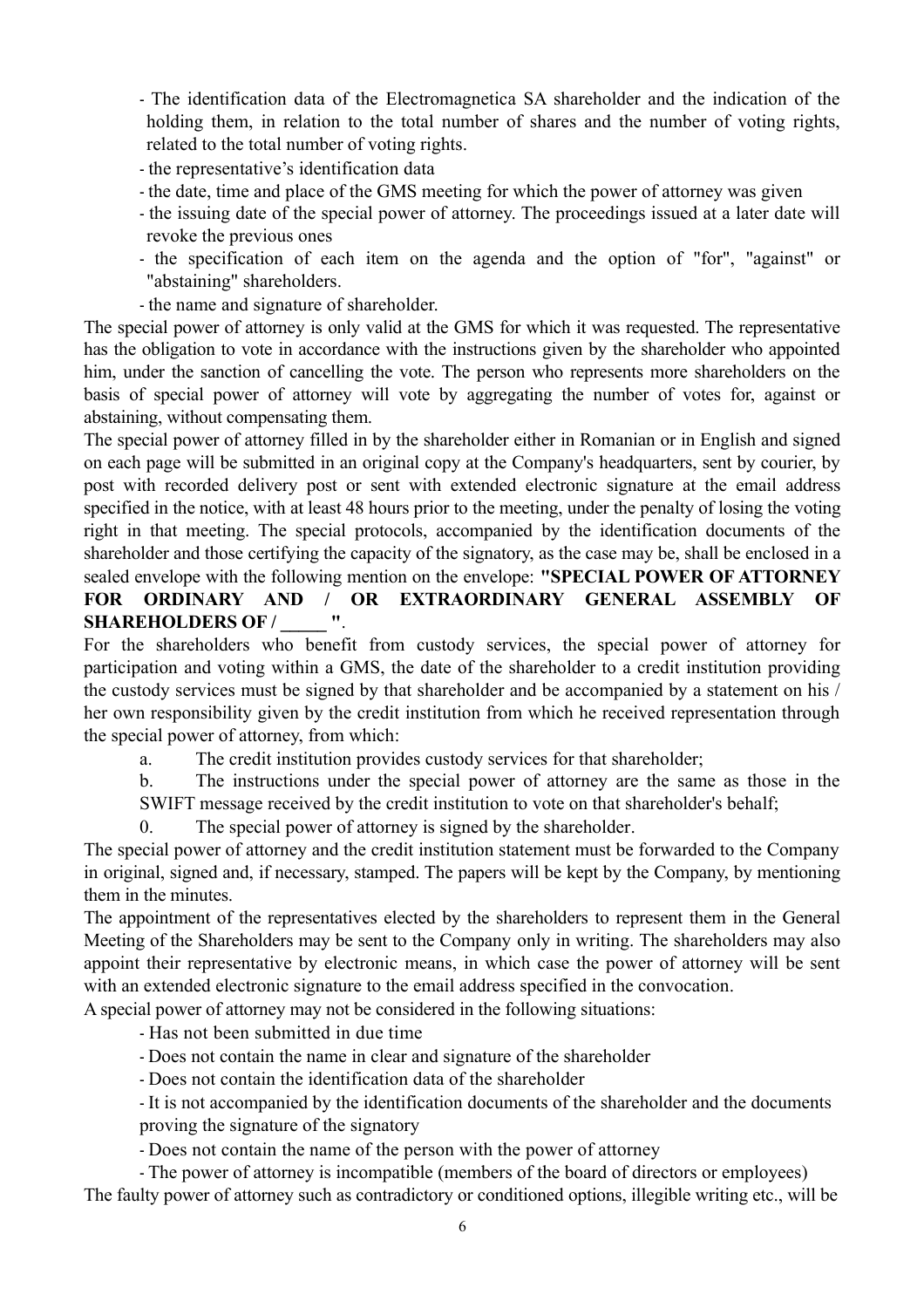taken only in consideration at the quorum and the votes will be void.

## **9.3. Voting by mail**

Voting by mail can be used by any shareholder, natural or legal person. For this purpose, the Company will make available voting papers on the company's website by mail, in Romanian and English, with the following minimum content:

- The identification data of the Electromagnetica SA shareholder and the indication of holding them, in relation to the total number of shares and the number of voting rights, related to the total number of voting rights.

- the date, time and place of the GMS meeting for which the voting paper was filled in by mail
- The issuing date of the voting paper by mail. The ones issued at a later date will revoke the previous ones.
- the specification of each item on the agenda and the shareholder's option of "for", "against" or "abstaining". A note will state that the shareholder must choose a single option under the sanction of voiding the vote.
- the name in clear and signature of shareholder.

The voting paper by mail is valid only at the GMS for which it has been filled in.

The voting papers, filled in by the shareholder either in Romanian or in English, and signed on each page, will be submitted in original at the Company's headquarters, delivered by courier, by post with recorded delivery post or forwarded with extended electronic signature to the email address specified in the notice, with at least 48 hours before the meeting under the penalty of losing the right to vote in that meeting. The voting papers by mail, accompanied by the identification documents of the shareholder and those certifying the capacity of the signatory, as the case may be, shall be enclosed in a sealed envelope with the following mention on the envelope: **"VOTE BY MAIL FOR ORDINARY AND / OR EXTRAORDINARY GENERAL MEETING OF SHAREHOLDERS FROM** /  $\blacksquare$ 

For the shareholders who benefit from custody services, the voting papers by mail signed by the shareholder may be sent without other documents if accompanied by a statement on his / her own responsibility given by the legal representative of the credit institution, which states that:

- a. The credit institution provides custody services for that shareholder;
- b. The voting by mail form is signed by the shareholder and contains voting options identical to those mentioned by the shareholder through a SWIFT message received by the credit institution from that shareholder.

The voting by mail form and the credit institution statement must be submitted to the Company in original, signed and, if necessary, stamped.

A voting by mail may not be taken into consideration in the following situations:

- Has not been submitted in due time
- Does not contain the name in clear, the date and signature of the shareholder
- Does not contain the identification data of the shareholder and the number of shares / votes
- It is not accompanied by the identification documents of the shareholder and the documents certifying the capacity of the signatory

The faulty voting papers such as contradictory or conditioned options, illegible etc., will be taken only in consideration in the quorum and the votes will be void. A vote by mail may be modified by submitting a new voting paper in due time. If a shareholder who has expressed the option of voting by mail is present at the meeting, then the options sent by mail are cancelled and the vote expressed directly in the meeting shall be taken into account.

The gathering, verification and keeping of votes by post and special power of attorney will be done by the Legal Office, under conditions of security and confidentiality.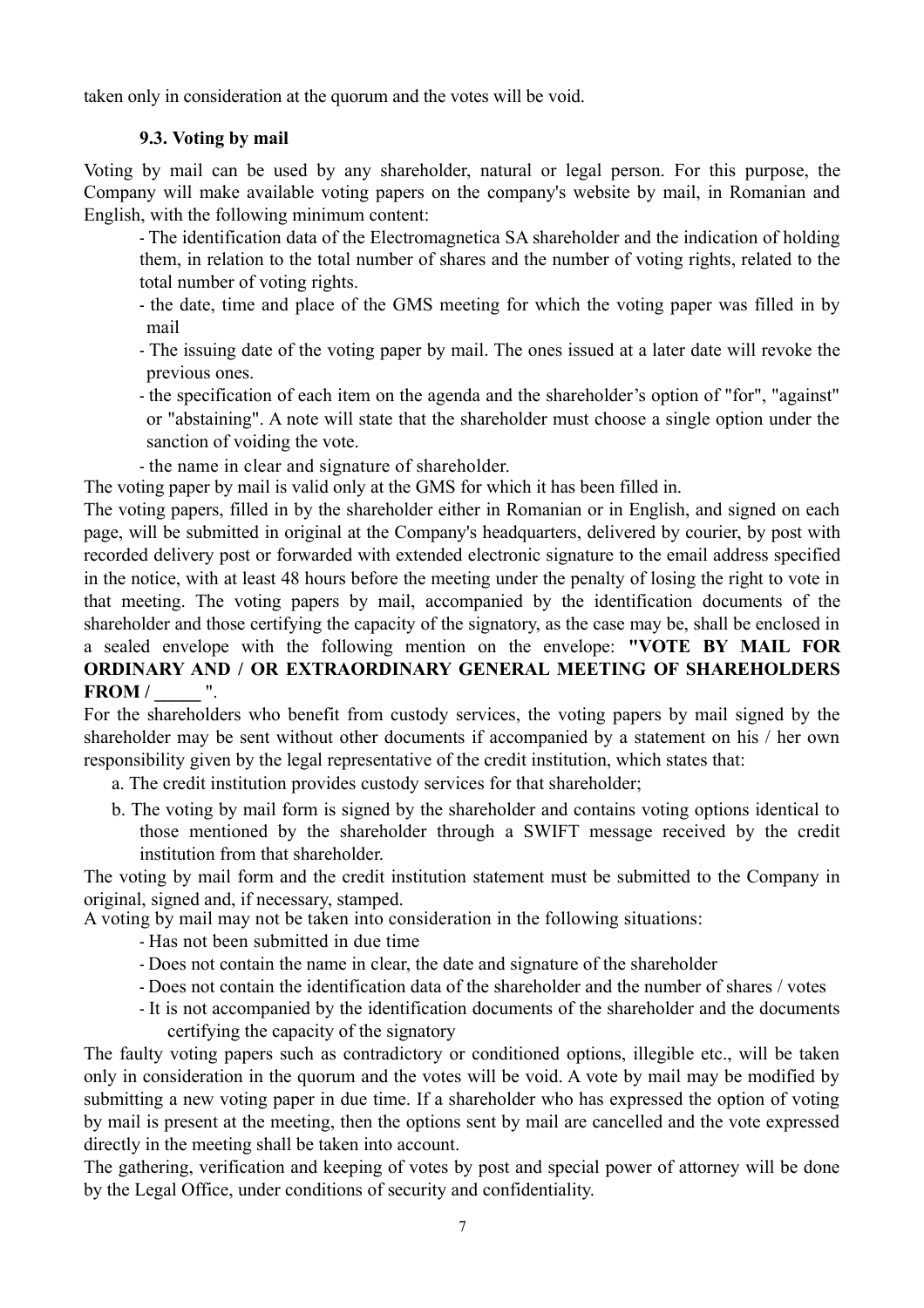### **10. The reference date and registration date**

Only the shareholders enlisted in the Shareholders' Registry on the reference date, prepared by the Depozitarul Central, may participate in the General Meeting of Shareholders directly, by mail or by a representative with special power of attorney and may vote only after they prove their identity under the sanction of cancelling the vote. The reference date must not be earlier than 30 days before the date of the GMS to which it applies, be earlier than the deadline until when the special power of attorney and voting papers may be submitted by post, be later than the deadline for submission of the proposals for the agenda and between the date of convening the GMS and the reference date there is a term of at least 8 days, without calculating the first and the last day.

The effects of GMS decisions are reflected on shareholders registered in the Shareholders' Registry at the date of registration, set by the GMS at a later date of at least 10 business days of GMS date.

### **11. Access to the general meeting**

The shareholders' access to the General Meeting of the Shareholders is done by the simple proof of their identity, which is made in the case of the natural person shareholders with the identity act. In the case of legal persons and shareholders represented, the access is made on the basis of a special power of attorney to the person who represents them. The necessary documents for identification of the shareholders are those mentioned in Chapter 3, Documents attesting the identity of the shareholder and the representative.

### **12. Quorum of the meeting and date of registration**

The shareholders present in the meeting (directly or through a representative) as well as those who submitted the valid vote by mail will be taken into account by the secretary of the meeting in determining the share of the share capital represented at the meeting of the total share capital of Electromagnetica SA, for establishing the quorum required for the meeting and the validity of the adopted decisions.

### **13. Cumulative vote**

If the agenda includes the election of the members of the Board of Directors, and this is done by the cumulative vote method, each shareholder has the right to assign the cumulative votes (the votes obtained after the multiplication of the votes held by any shareholder, according to the participation to the share capital, with the number of directors to form the Board of Directors) to one or more persons proposed to be elected to the Board of Directors.

Inaccurate filling in the cumulative voting form leads to the cancellation of the entire voting paper. If the number of cumulative votes allocated to each candidate is not written on the voting paper, then the total number of cumulative votes will be equally distributed to the candidates for whom the shareholder voted "for".

To avoid mistaking voting papers, they will contain the total number of cumulative votes. The shareholders who vote by mail will request in this case a personalized voting paper, issued by the company upon request, with the total number of cumulative votes due. Applying the cumulative vote method involves choosing the entire Board of Directors within the same General Meeting of Shareholders. In the minutes of the meeting the cumulative vote method shall be stated.

### **14. The vote's confidentiality**

The Legal Department and the GMS Secretary will keep the written records and the confidentiality of the votes done by mail and by special power of attorney submitted to the company's headquarters until the actual voting for resolutions related to the Agenda.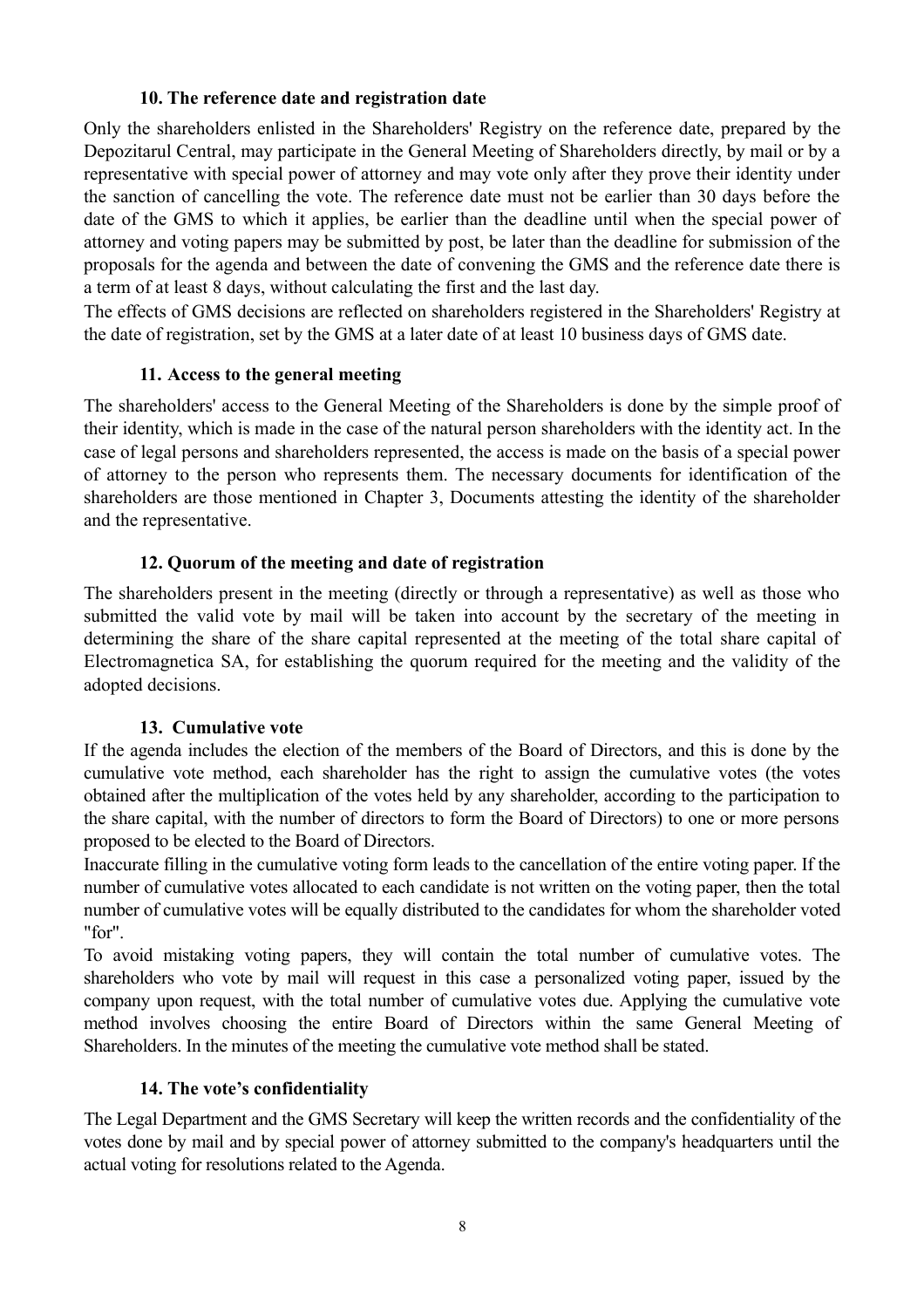### **15. Validation of votes**

Each shareholder present at the meeting receives a voting paper bearing the Company's stamp and on which is written the number of shares, the number of votes and all the items on the agenda, as well as the options "for", "against" or "abstention".

The GMS Secretary will verify the consistency between the data submitted by the shareholder in the voting papers by mail and those in the shareholders' registry at the reference date as well as the consistency between the special power of attorney and the voting papers filled in by the representatives.

Only the voting papers containing all the required identification elements for the signatory will be considered valid and have a single "X" character in place of the voting points.

After voting, the papers are kept and archived at the Company.

### **16. Organizing debates within the GMS**

The General Meeting of Shareholders is chaired by the President of the Board of Directors or by a person his substitute. The meeting will be attended by members of the administrative and executive management who will be available to shareholders to answer questions. The president or his substitute opens the meeting and proposes, among the shareholders who are present, the election of a secretary by vote. He verifies the list of shareholders' attendance list and the accuracy of all the formalities required by the law and by the Articles of Incorporation for the holding of the General Meeting of Shareholders. The president or his substitute may designate one or more technical secretaries from the Company's employees to support the work of the meeting secretary. After the fulfilment of the legal requirements and of the provisions of the Articles of Incorporation, the agenda is passed.

The decisions of the general meetings are taken by open vote. Secret vote is required only for:

- the election and revocation of directors or auditors;
- making decisions regarding the liability of the members of the administration, management and control bodies of the Company.

The shareholders have the right to request the recording of their statements made during the debates of the General Meeting of Shareholders.

### **17. The minutes of the meeting and decisions**

The GMS Secretary will prepare the minutes of the meeting, to which will be attached the convening documents, as well as the attendance lists of the shareholders. The minutes signed by the person who chaired the meeting and the secretary will observe the fulfilment of the convening formalities, the date and place of the General Meeting of the Shareholders, the present shareholders, the number of shares, the summaries, the decisions taken and, at the request of the shareholders, their decisions. The minutes will be transferred to the general meetings registry. The decisions of the general meetings will be signed by the president of the meeting and the secretary of the meeting. In order to be opposable to third parties, the decisions of the general assemblies will be submitted within 15 days to the Trade Register Office to be mentioned in the registry and published in the Official Gazette of Romania, Part IV. The decisions will be published in the same period on the Company's website. Also, the decisions will be brought to the attention of the shareholders by sending the current report to the Financial Supervisory Authority and BVB for uploading on the website of the market operator www.bvb.ro, in accordance with the provisions of art. 113 of National Securities Commission Regulation no. 1/2006.

#### **0. The resolvability of judgments**

The decisions of the General Meeting of Shareholders are mandatory even for the absent, represented or who voted against. The shareholders who have not taken part in the general meeting or who have voted against and have asked for it to be entered in the minutes of the hearing have the right to